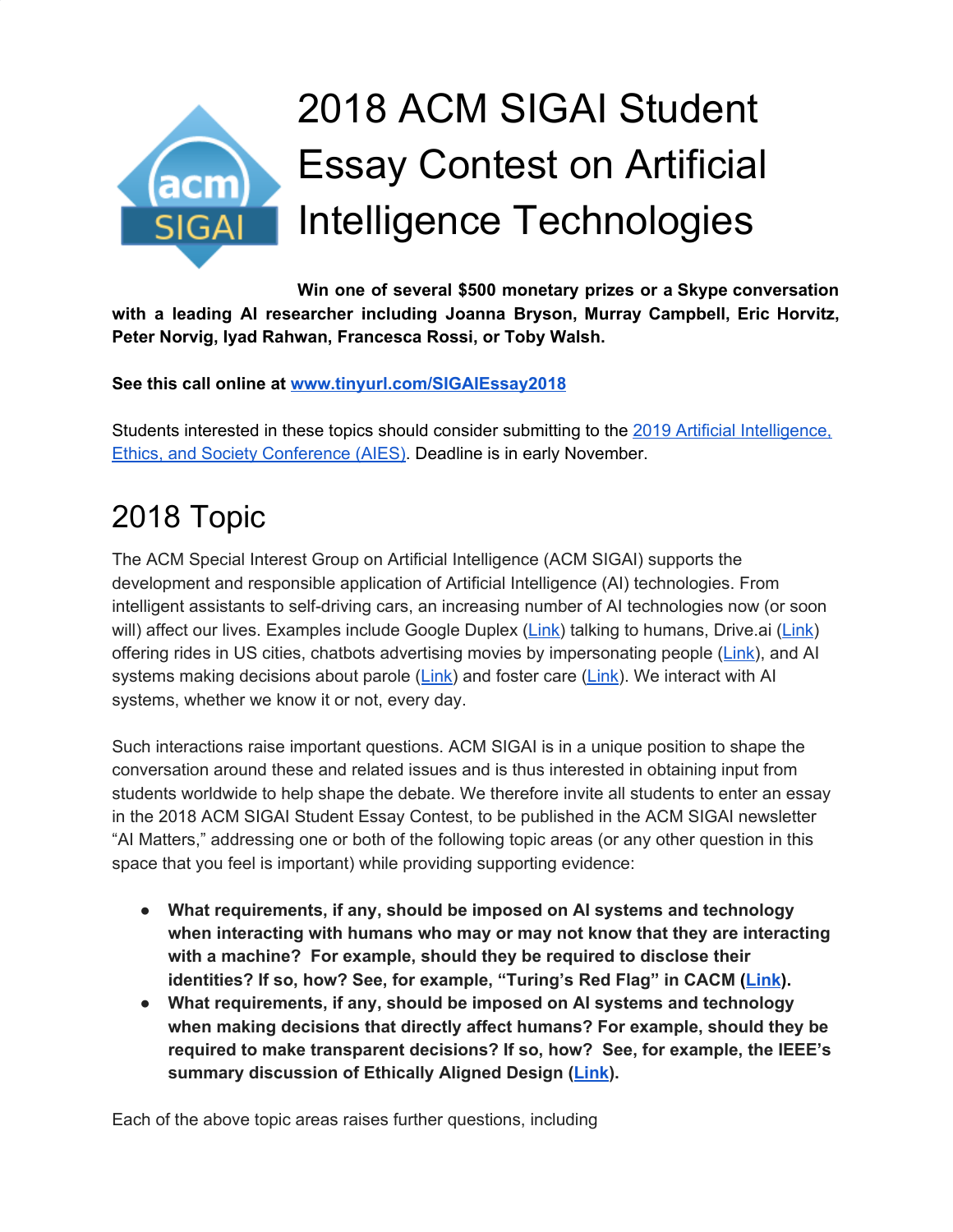- **● Who is responsible for the training and maintenance of AI systems? See, for example, Google's ([Link\)](https://www.blog.google/technology/ai/ai-principles/), Microsoft's ([Link](https://www.microsoft.com/en-us/ai/our-approach-to-ai)), and IBM's [\(Link](https://www.ibm.com/blogs/policy/trust-principles/)) AI Principles.**
- **● How do we educate ourselves and others about these issues and possible solutions? See, for example, new ways of teaching AI ethics ([Link\)](https://cacm.acm.org/magazines/2018/8/229765-how-to-teach-computer-ethics-through-science-fiction/fulltext).**
- **● How do we handle the fact that different cultures see these problems differently? See, for example, Joi Ito's discussion in Wired [\(Link\)](https://www.wired.com/story/ideas-joi-ito-robot-overlords/).**
- **● Which steps can governments, industries, or organizations (including ACM SIGAI) take to address these issues? See, for example, the goals and outlines of the Partnership on AI [\(Link\)](https://www.partnershiponai.org/).**

All sources must be cited. However, we are not interested in summaries of the opinions of others. Rather, we are interested in the informed opinions of the authors. Writing an essay on this topic requires some background knowledge. Possible starting points for acquiring such background knowledge are:

- $\bullet$  the revised ACM Code of Ethics ([Link\)](https://ethics.acm.org/), especially Section 3.7, and a discussion of why the revision was necessary ([Link\)](https://www.scientificamerican.com/article/computer-programmers-get-new-tech-ethics-code/),
- IEEE's Ethically Aligned Design [\(Link\)](http://standards.ieee.org/develop/indconn/ec/ead_v2.pdf), and
- the One Hundred Year Study on AI and Life in 2030 ([Link\)](https://ai100.stanford.edu/sites/default/files/ai_100_report_0831fnl.pdf).

### ACM and ACM SIGAI

ACM brings together computing educators, researchers, and professionals to inspire dialogue, share resources, and address the field's challenges. As the world's largest computing society, ACM strengthens the profession's collective voice through strong leadership, promotion of the highest standards, and recognition of technical excellence. ACM's reach extends to every part of the globe, with more than half of its 100,000 members residing outside the U.S. Its growing membership has led to Councils in Europe, India, and China, fostering networking opportunities that strengthen ties within and across countries and technical communities. Their actions enhance ACM's ability to raise awareness of computing's important technical, educational, and social issues around the world. See <https://www.acm.org/> for more information.

ACM SIGAI brings together academic and industrial researchers, practitioners, software developers, end users, and students who are interested in AI. It promotes and supports the growth and application of AI principles and techniques throughout computing, sponsors or co-sponsors AI-related conferences, organizes the Career Network and Conference for early-stage AI researchers, sponsors recognized AI awards, supports AI journals, provides scholarships to its student members to attend conferences, and promotes AI education and publications through various forums and the ACM digital library. See <https://sigai.acm.org/> for more information.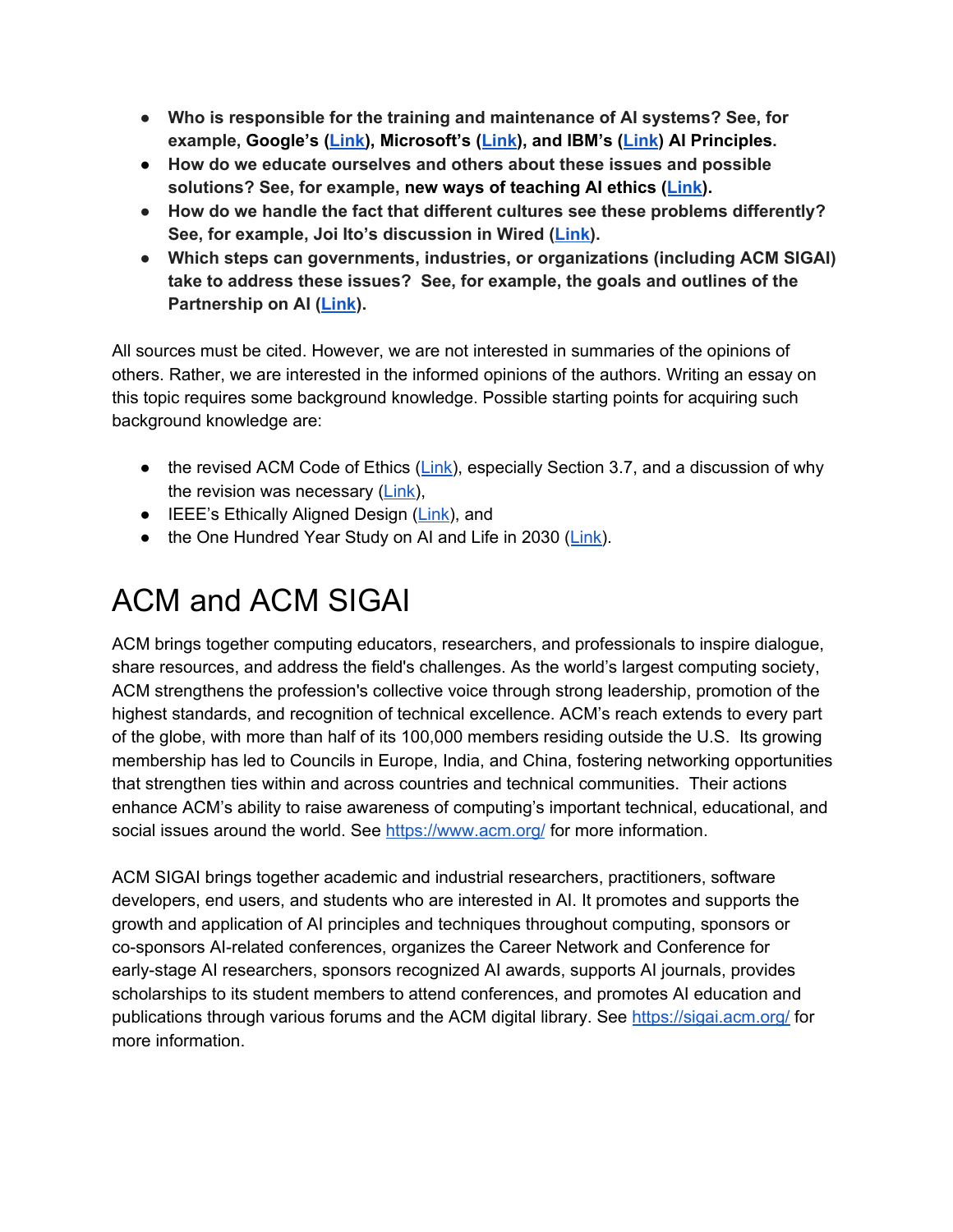# Format and Eligibility

The ACM SIGAI Student Essay Contest is open to all ACM SIGAI student members at the time of submission. (If you are a student but not an ACM SIGAI member, you can join ACM SIGAI before submission for just US\$ 11 at <https://goo.gl/6kifV9> by selecting Option 1, even if you are not an ACM member.) Essays can be authored by one or more ACM SIGAI student members but each ACM SIGAI student member can (co-)author only one essay.

#### **All authors must be SIGAI members at the time of submission. All submissions not meeting this requirement will not be reviewed.**

Essays should be submitted as pdf documents of any style with at most 5,000 words via email to **https://easychair.org/conferences/?conf=acmsigai2018.**

#### **The deadline for submissions is January 10th, 2019.**

The authors certify with their submissions that they have followed the ACM publication policies on "Author Representations," "Plagiarism" and "Criteria for Authorship" ([http://www.acm.org/publications/policies/\)](http://www.acm.org/publications/policies/). They also certify with their submissions that they will transfer the copyright of winning essays to ACM.

### Judges and Judging Criteria

Winning entries from last year's essay contest can be found in recent issues of the ACM SIGAI newsletter "AI Matters," specifically Volume 3, Issue 3: <http://sigai.acm.org/aimatters/3-3.html> and Volume 3, Issue 4: <http://sigai.acm.org/aimatters/3-4.html>.

Entries will be judged by the following panel of leading AI researchers and ACM SIGAI officers. Winning essays will be selected based on depth of insight, creativity, technical merit, and novelty of argument. All decisions by the judges are final.

- Rediet Abebe, Cornell University
- Emanuelle Burton, University of Illinois at Chicago
- Sanmay Das, Washington University in St. Louis
- John P. Dickerson, University of Maryland
- Virginia Dignum, Delft University of Technology
- Tina Eliassi-Rad, Northeastern University
- Judy Goldsmith, University of Kentucky
- Amy Greenwald, Brown University
- H. V. Jagadish, University of Michigan
- Sven Koenig, University of Southern California
- Benjamin Kuipers, University of Michigan
- Nicholas Mattei, IBM Research